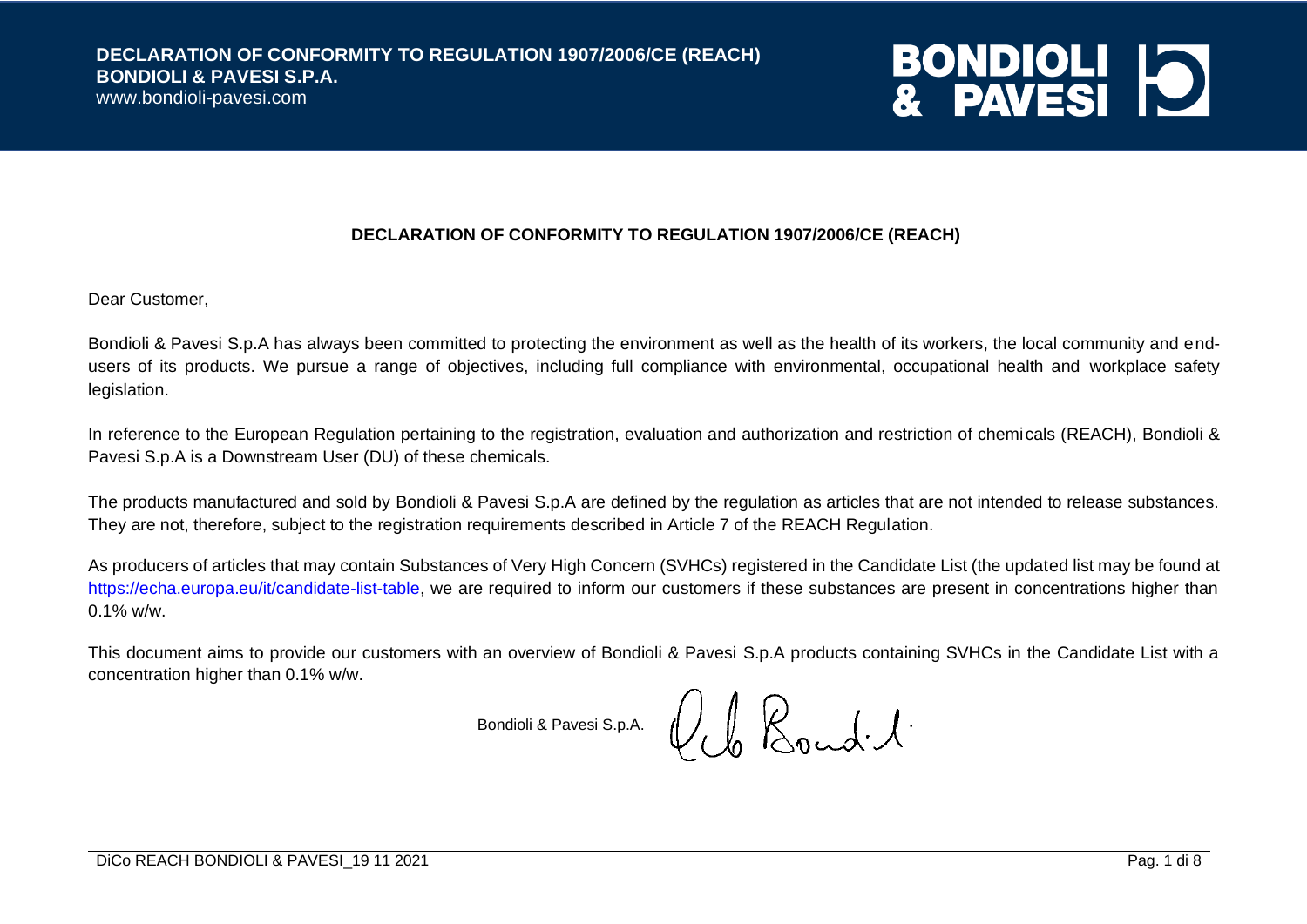www.bondioli-pavesi.com

# **BONDIOLI 10**

| <b>DRIVE SHAFTS</b>                          |                      |                                      |             |               |
|----------------------------------------------|----------------------|--------------------------------------|-------------|---------------|
| Article name                                 | Item number          | <b>SCIP number</b>                   | <b>SVHC</b> |               |
| Cardan joint drivelines<br>$(100$ series)    | 7/8################# | 3ed9f4db-5fa7-4caa-b91b-4afdd920f995 | ∟ead        | CAS 7439-92-1 |
| Cardan joint drivelines<br>(Global series)   | #G################   | 11dc993f-a0be-47c4-b5fa-57ecea94e84d | Lead        | CAS 7439-92-1 |
| Cardan joint drivelines<br>(SFT series)      | C/D################# | 71e86388-faaa-4646-952b-df158335f640 | _ead        | CAS 7439-92-1 |
| Cardan joint drivelines<br>(SFT PLUS series) | #E################   | ffa5046b-44b4-4288-af81-b98d3f46520a | ∟ead        | CAS 7439-92-1 |
| Cardan joint drivelines<br>(SFT PRO series)  | #F################   | f2fd5162-65ac-4df0-8728-ed59fb8616bb | Lead        | CAS 7439-92-1 |
| Driveline with splined shaft Q2              | 8Q02###########      | fb094e46-0468-47f6-80c3-345e01634a53 | Lead        | CAS 7439-92-1 |

| <b>CARDAN JOINTS</b>                       |               |                                      |             |               |
|--------------------------------------------|---------------|--------------------------------------|-------------|---------------|
| Article name                               | Item number   | <b>SCIP number</b>                   | <b>SVHC</b> |               |
| SFT Series double cardan joints            | ###DG######## | eb7c056e-8c43-4393-9132-b4ff678856fd | Lead        | CAS 7439-92-1 |
| SFT Series single cardan joints            | ###GC#######  | 5d5e05e1-6535-4e80-8af2-ed3aa43a6f32 | Lead        | CAS 7439-92-1 |
| SFT Series flanged double cardan<br>joints | ###GF#######  | afef0287-7e1b-45b9-b530-a5d9c548ef54 | Lead        | CAS 7439-92-1 |
| SFT Series 50° Costant Velocity<br>joints  | ###GKK##K##   | 04402111-5990-4635-9001-e8024dc9b5c9 | Lead        | CAS 7439-92-1 |
| SFT Series 80° Costant Velocity<br>joints  | ###GWW##W###  | b4652ac2-331e-4618-aa6e-0171aa00fa7a | Lead        | CAS 7439-92-1 |
| 100 Series single cardan joints            | #1G########   | d1c48761-cd54-4992-b34b-1b9054651fee | Lead        | CAS 7439-92-1 |
| 100 Series 80° Costant Velocity<br>joints  | #1G#W##W###   | 21f36116-18bc-46eb-9395-2440704ed1a0 | Lead        | CAS 7439-92-1 |

DICo REACH BONDIOLI & PAVESI\_19 11 2021 Pag. 2 di 8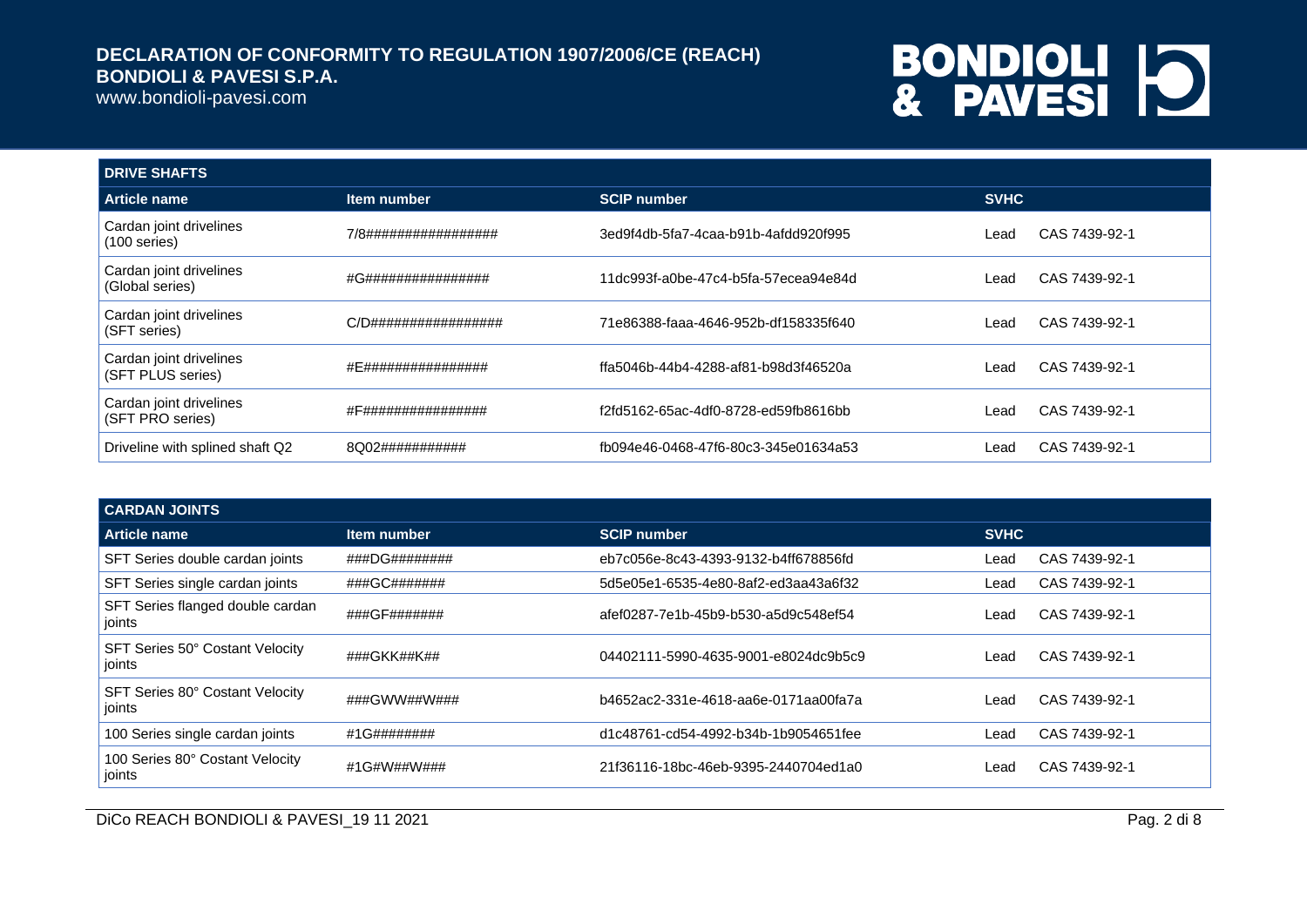www.bondioli-pavesi.com

| 100 Series double cardan joints                   | #DG########   | d93e7b14-bece-4e1d-a273-cbb1fdec4e0c | Lead | CAS 7439-92-1 |
|---------------------------------------------------|---------------|--------------------------------------|------|---------------|
| Global Series double cardan joints                | #G#DG######## | 6ddcb2bd-52c1-4e23-b030-9e2cc0185cab | Lead | CAS 7439-92-1 |
| Global Series single cardan joints                | #G#GC#######  | c10a0d88-48d1-4954-9d62-868408a3bfb5 | Lead | CAS 7439-92-1 |
| Global Series flanged double cardan<br>joints     | #G#GF######   | 20466eae-b049-4017-a0c0-36c4078d1ccc | Lead | CAS 7439-92-1 |
| Global Series 80° Costant Velocity<br>joints      | #G#GWW##W###  | a8da05e6-8055-4af0-b21e-12f8c8a654df | Lead | CAS 7439-92-1 |
| 100 Series flanged double cardan<br>joints        | #GF########   | b9e58e3a-9761-4caf-a6d6-3e673b2593ee | Lead | CAS 7439-92-1 |
| 650/660/670 Series 70° Costant<br>Velocity joints | 7G5#######    | dfbad178-4b51-4a6e-878b-b1a3cfc476b6 | Lead | CAS 7439-92-1 |

| <b>CARDAN TUBES</b>          |              |                                      |             |               |  |
|------------------------------|--------------|--------------------------------------|-------------|---------------|--|
| Article name                 | Item number  | <b>SCIP number</b>                   | <b>SVHC</b> |               |  |
| Outer drive tube             | 237########  | 2aaf60bb-a0ba-4745-aa94-daa1405f92d1 | _ead        | CAS 7439-92-1 |  |
| Outer drive tube             | 537########  | 67c7ff2b-1047-4975-b4d7-27742f3766ea | ∟ead        | CAS 7439-92-1 |  |
| Spline drive shaft with tube | 506T######   | f43a5ea2-45b6-402e-a169-73a78d44a54a | Lead.       | CAS 7439-92-1 |  |
| Spline drive shaft           | 527B######   | 02cee650-83fb-4c90-9e1f-f5aadfaff436 | _ead        | CAS 7439-92-1 |  |
| Tube with Greasing System    | 528######### | 62dd61fe-ecf4-4207-b00c-7647773d3786 | _ead        | CAS 7439-92-1 |  |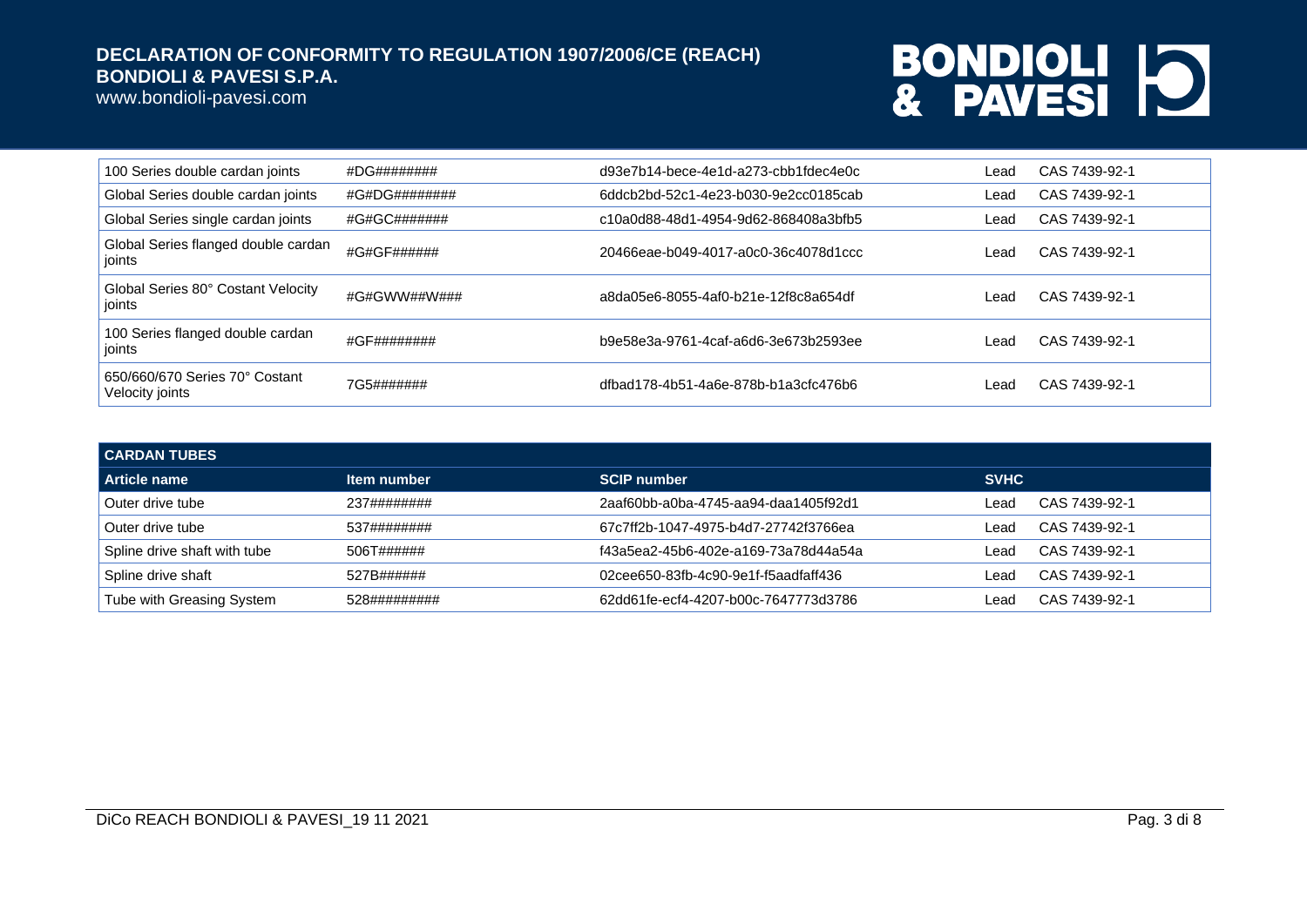www.bondioli-pavesi.com

| <b>TORQUE LIMITERS</b>                                     |                    |                                      |             |               |
|------------------------------------------------------------|--------------------|--------------------------------------|-------------|---------------|
| <b>Article name</b>                                        | <b>Item number</b> | <b>SCIP number</b>                   | <b>SVHC</b> |               |
| Ratchet torque limiters                                    | 60####### (LN)     | 7dc04513-5bb2-4902-b5be-a267dac943b8 | Lead        | CAS 7439-92-1 |
| Overruning clutches RA                                     | 60####### (RA)     | 759de63a-121c-41ac-854a-9d7c9f084dba | Lead        | CAS 7439-92-1 |
| Shear bolt torque limiters LB                              | 6060######         | b203f115-bc80-45d1-913a-a2a31f69ec1a | Lead        | CAS 7439-92-1 |
| Friction torque limiters FK                                | 60K#######         | 722f69ef-102f-46ba-8cc9-37dad98246fc | Lead        | CAS 7439-92-1 |
| Ratchet torque limiters SA                                 | 61#######          | 50cbb946-8bdc-4dc9-9ee4-0fe3ec667ba9 | Lead        | CAS 7439-92-1 |
| Friction torque limiters with<br>overrunning clutches FNT  | 658#######         | c8909ae7-380f-4766-98fa-9428b894960a | Lead        | CAS 7439-92-1 |
| Friction torque limiters FN                                | 659#######         | ee4588bd-3de6-4a23-9fc1-9bc0504e2294 | Lead        | CAS 7439-92-1 |
| Friction torque limiters FV                                | 661#######         | 6c986d8e-11ac-4061-b759-304fd4fd50c8 | Lead        | CAS 7439-92-1 |
| Friction torque limiters FT                                | 663#######         | 953816b8-325c-49af-a49a-b92dd3e500a2 | Lead        | CAS 7439-92-1 |
| Friction torque limiters with<br>overrunning clutches FNV  | 665#######         | 9f1ad0d8-a7f0-4b9f-9479-097755016c88 | Lead        | CAS 7439-92-1 |
| Friction torque limiters with<br>overrunning clutches FFNV | 667#######         | 7aa7d560-8323-40c6-916c-2e6168319209 | Lead        | CAS 7439-92-1 |
| Automatic ratchet torque limiters SR                       | 6C########         | 660f6188-37ad-43ae-9ef9-2b5939c7ce83 | Lead        | CAS 7439-92-1 |
| Ratchet torque limiters SN/LS                              | 6M########         | 349dca4b-c7fb-4f3c-ad69-7470295bc753 | Lead        | CAS 7439-92-1 |
| Automatic torque limiters LR                               | 6W09999###         | 843e7de4-82cf-463d-9e0e-bbf23d4d01f2 | Lead        | CAS 7439-92-1 |
| Ratchet torque limiters                                    | BR60G########      | c47ca3c9-1bb9-4620-a4dc-70a23dc599a6 | Lead        | CAS 7439-92-1 |

| <b>SAFETY SHIEDLS</b>        |                    |                                      |             |               |
|------------------------------|--------------------|--------------------------------------|-------------|---------------|
| l Article name               | <b>Item number</b> | <b>SCIP number</b>                   | <b>SVHC</b> |               |
| Input connection shields SFT | 395########        | 983af635-7920-4374-a5df-be549ae8166f | ∟ead        | CAS 7439-92-1 |
| Complete shield              | 4#S###########     | 8a1af9c4-1373-4952-a8c9-1b46fa6bcdb6 | Leac        | CAS 7439-92-1 |
| Complete shield              | 4F#########        | 14245920-50e5-45ae-ad19-da8c1f40b5c8 | _ead        | CAS 7439-92-1 |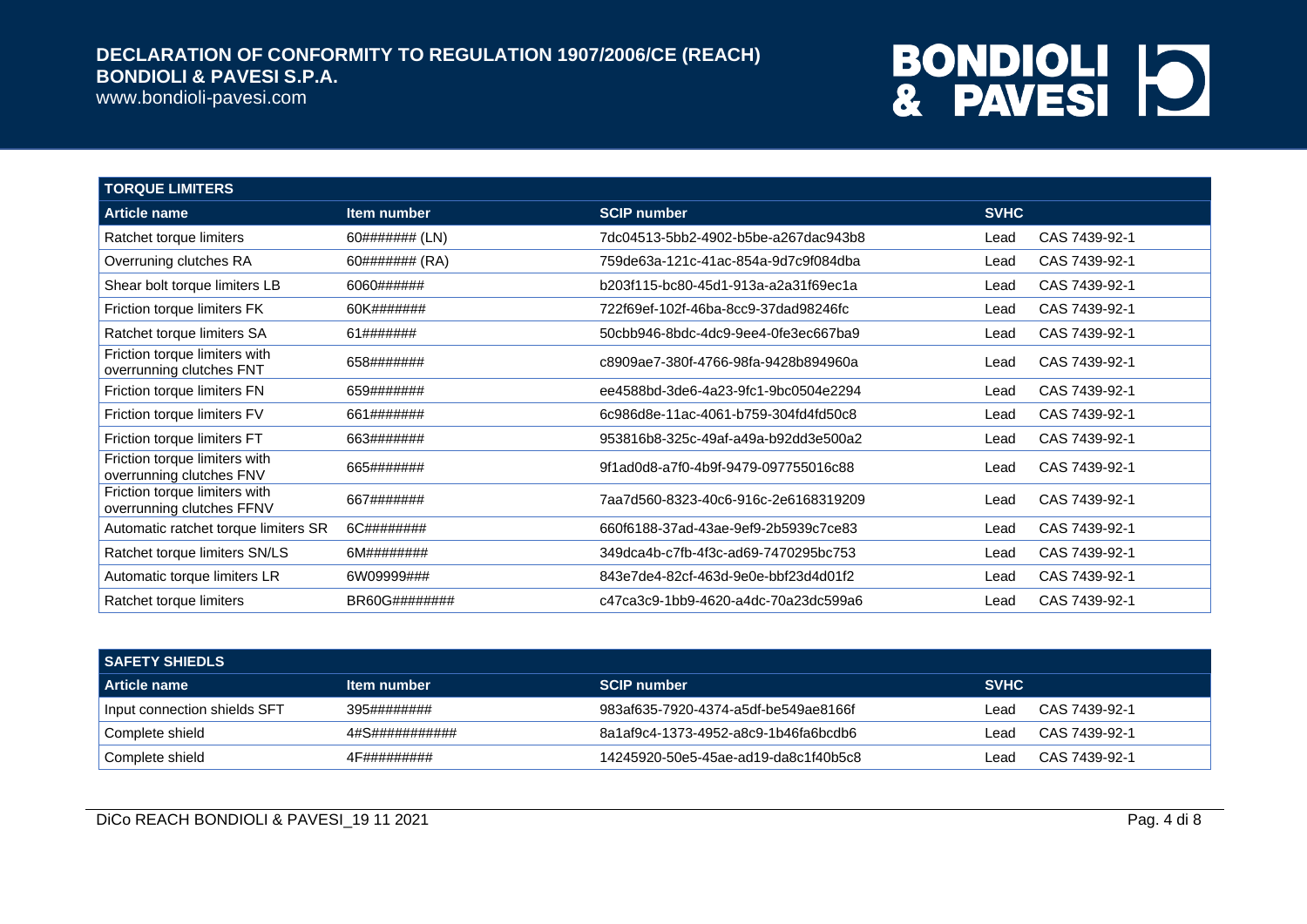www.bondioli-pavesi.com

| <b>CARDAN JOINTS SPARE PARTS</b>      |                    |                                      |             |               |
|---------------------------------------|--------------------|--------------------------------------|-------------|---------------|
| <b>Article name</b>                   | <b>Item number</b> | <b>SCIP number</b>                   | <b>SVHC</b> |               |
| Yokes with grease fitting             | 203######          | 1e51046a-cce6-4d23-94ab-f95f0110321d | Lead        | CAS 7439-92-1 |
| Yokes with grease fitting             | 204######          | f28623ca-4df8-4d82-8018-32b0fdc047da | Lead        | CAS 7439-92-1 |
| Yokes for 50° costant velocity joints | 2080#####          | c545f1fe-ba19-44f7-81b0-5cd727961285 | Lead        | CAS 7439-92-1 |
| Yokes with grease fitting             | 211######          | fc7e8f9f-c869-4566-96a5-08efa76a1f6b | Lead        | CAS 7439-92-1 |
| Yokes with grease fitting             | 212######          | 46dc72dc-cb67-48ee-b6f6-fd0eeb041caa | Lead        | CAS 7439-92-1 |
| Yokes with grease fitting             | 213######          | d662bd02-3c55-4f84-a311-33bce5f998ce | Lead        | CAS 7439-92-1 |
| Yokes for 45° costant velocity joints | 2180N#####         | 9a12ee6a-8d1e-4cb5-a4fe-281870268076 | Lead        | CAS 7439-92-1 |
| Grease fittings                       | 348#########       | bf40536b-8080-4794-81f8-14dde428c221 | Lead        | CAS 7439-92-1 |
| Grease nipple                         | 349#######         | c40b533c-da39-4519-98fb-050fd75809a5 | Lead        | CAS 7439-92-1 |
| Cross Kits, Cross kits                | 412#########       | 3fd0d9b0-c43c-4846-a0d0-b5e0eacfd2fe | Lead        | CAS 7439-92-1 |
| Push-pin                              | 40#000###R##       | 561003f5-c24e-4b88-b455-f67b500cb6fe | Lead        | CAS 7439-92-1 |
| Push pin yokes                        | 5070######         | 279c673d-5937-4cd4-92c1-a57356f9da71 | Lead        | CAS 7439-92-1 |
| Yokes with bushing                    | 508#######         | 7ede0178-d5f0-4206-a7f3-619dbd9ea3ab | Lead        | CAS 7439-92-1 |
| Push pin yokes                        | 510#######         | 872477b1-99c9-4a32-8f11-33e9e742f14d | Lead        | CAS 7439-92-1 |
| Central body 80° CV joint             | 5110######         | 81c8ba98-396c-42d8-98b5-4d5917fcedba | Lead        | CAS 7439-92-1 |
| Central body 70° CV joint             | 512#######         | f1e6df9d-3052-482d-b898-e2ff61e1e063 | Lead        | CAS 7439-92-1 |
| Yokes with bushing                    | 52A#######         | 658a085e-c68a-437b-9588-a46aad8b974c | Lead        | CAS 7439-92-1 |
| Yokes with bushing and tube           | 570#######         | 333ae517-6ee0-437d-961d-1aa55367e10c | Lead        | CAS 7439-92-1 |
| Push pin yokes                        | 5721#####          | 8ea19b91-3dc0-4c42-9264-1fe7fa78db41 | Lead        | CAS 7439-92-1 |
| Yokes for 75° costant velocity joints | 5730N#####         | d898b37a-b524-4f3b-9f34-5e79c0ff016d | Lead        | CAS 7439-92-1 |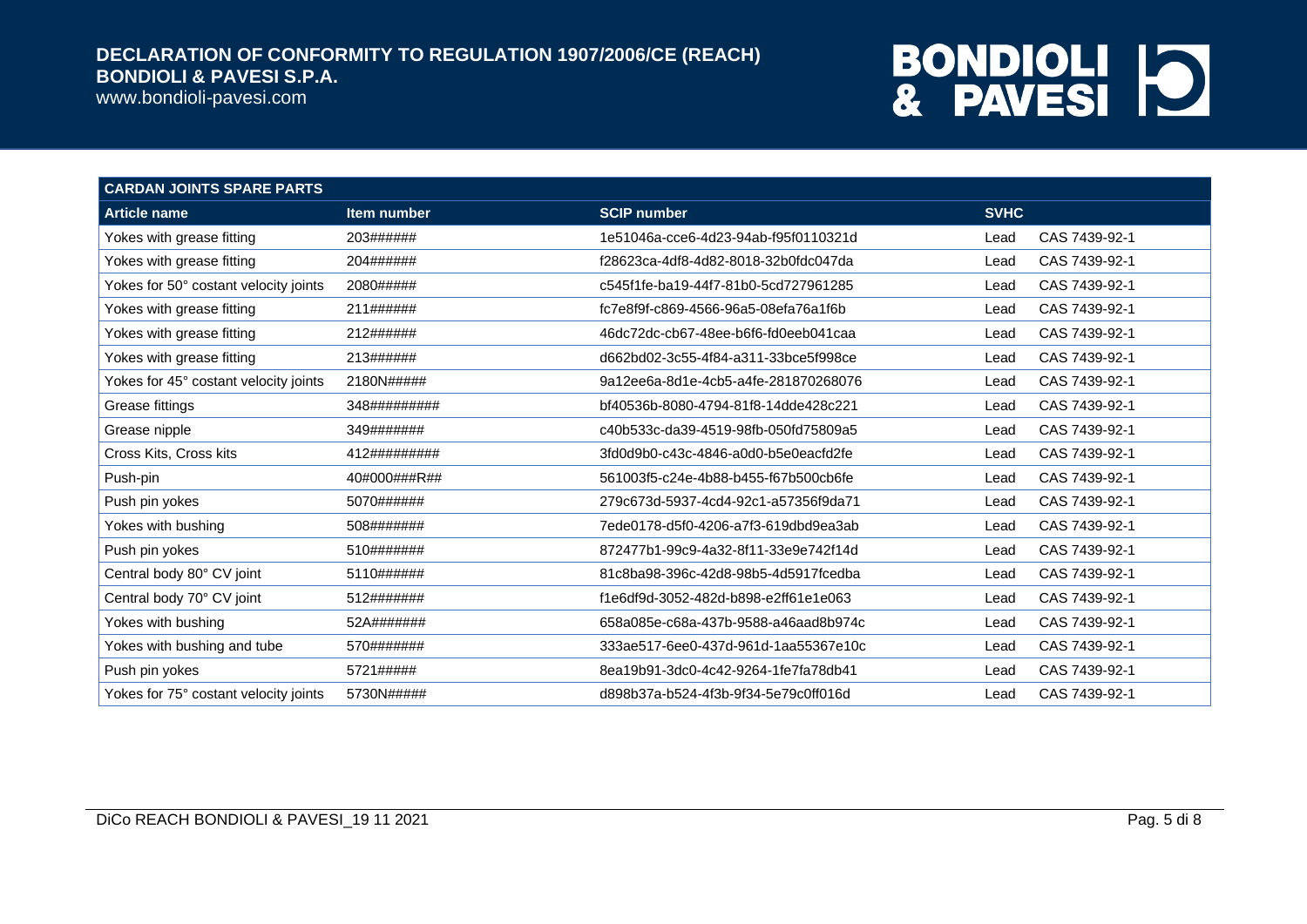www.bondioli-pavesi.com

| TORQUE LIMITERS SPARE PARTS |              |                                      |             |               |  |
|-----------------------------|--------------|--------------------------------------|-------------|---------------|--|
| <b>Article name</b>         | Item number  | <b>SCIP number</b>                   | <b>SVHC</b> |               |  |
| Cap nut                     | 3300000###   | d9e84fc4-ebc6-41fa-ab34-cf2c3ee607eb | ∟ead        | CAS 7439-92-1 |  |
| <b>Bolts and cap nuts</b>   | 432000140R08 | d2031f05-2a06-4807-a306-83f6a9a82767 | ∟ead        | CAS 7439-92-1 |  |
| Hub with push pin           | 513######### | 068f9e59-cd98-4668-944b-8f8d11bb43ab | ∟ead        | CAS 7439-92-1 |  |

| I MISCELLANEUS SPARE PARTS . |              |                                      |             |               |  |
|------------------------------|--------------|--------------------------------------|-------------|---------------|--|
| l Article name               | Item number  | <b>SCIP number</b>                   | <b>SVHC</b> |               |  |
| Direct greasing retrofit     | 436010001    | f07beef5-60cc-41f6-bdcd-a4c0e89d938c | Lead        | CAS 7439-92-1 |  |
| Kit shaft                    | 436010013    | ff88e8e6-18a9-4936-a301-77a98a33db23 | ∟ead        | CAS 7439-92-1 |  |
| Spline drive shaft adapter   | 531######### | 6159e089-f991-433c-9426-f172047b9142 | ∟ead        | CAS 7439-92-1 |  |

| <b>GEARBOXES</b> |              |                                      |             |               |
|------------------|--------------|--------------------------------------|-------------|---------------|
| l Article name   | Item number  | <b>SCIP number</b>                   | <b>SVHC</b> |               |
| Gearboxes S1000  | S1########## | 85c17367-310b-488b-8873-9a2d92c51ed9 | Lead        | CAS 7439-92-1 |
| Gearboxes S2000  | S2########## | 6f663673-cc14-4bb5-bac7-02bb3f7fae7d | _ead        | CAS 7439-92-1 |
| Gearboxes S3000  | S3########## | 48980796-3d0e-4bb5-b926-1451611e3241 | _ead        | CAS 7439-92-1 |
| Gearboxes S4000  | S4########## | 1a44c1b7-2ca5-422f-94ca-4806962fb137 | _ead        | CAS 7439-92-1 |
| Gearboxes S5000  | S5########## | c3451cca-c937-4aa6-b336-7bf5f6f60a94 | _ead        | CAS 7439-92-1 |
| Gearboxes S8000  | S8########## | cd776f80-ed2e-479a-adbe-66d1b65b73ac | _ead        | CAS 7439-92-1 |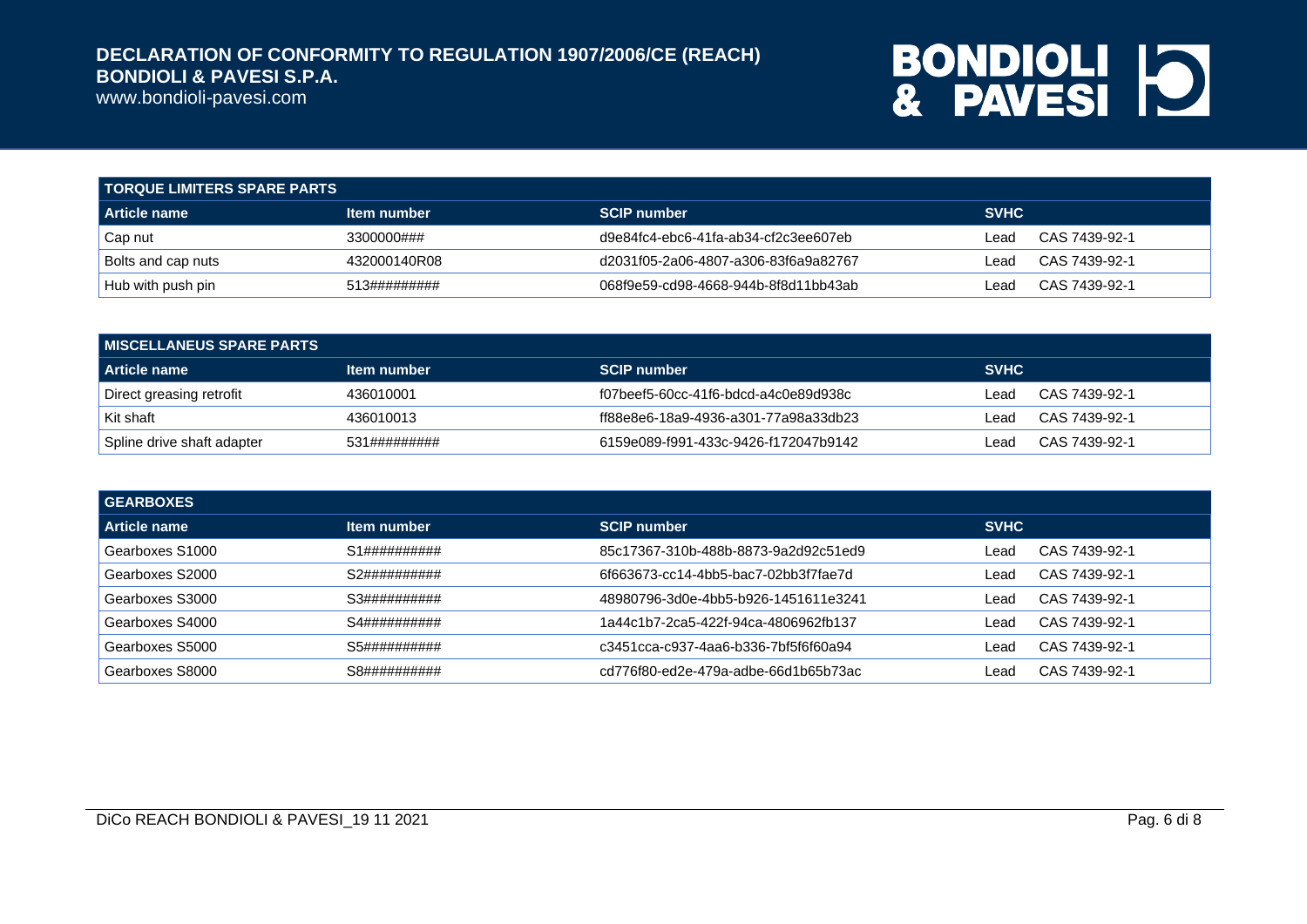www.bondioli-pavesi.com

| <b>SECONDARY GEARBOXES</b> |               |                                      |             |               |
|----------------------------|---------------|--------------------------------------|-------------|---------------|
| <b>Article name</b>        | Item number   | <b>SCIP number</b>                   | <b>SVHC</b> |               |
| Gearbox subassembly        | 4898354###    | e0e3d7ba-f591-4642-9ad9-6485518bda41 | ∟ead        | CAS 7439-92-1 |
| Secondary gearbox          | 4908133###### | 3b1ca694-b0e5-4d1a-8277-124b81b64259 | Lead        | CAS 7439-92-1 |

| <b>CLUTCHS, HUBS AND CRANKS</b> |               |                                      |             |               |  |
|---------------------------------|---------------|--------------------------------------|-------------|---------------|--|
| <b>Article name</b>             | Item number   | <b>SCIP number</b>                   | <b>SVHC</b> |               |  |
| Hub for crank arm               | 4908135###### | a234c957-4d18-472c-baf9-63dfb3517e27 | ∟ead        | CAS 7439-92-1 |  |
| Hub for crank arm               | 4908148###### | 1cff61ea-98ab-45f6-b6d2-d3d8135d1b3f | ∟ead        | CAS 7439-92-1 |  |
| Hub for crank arm               | 4908237###### | 06ee9a1b-e783-44db-94de-cb2c2d9c4250 | ∟ead        | CAS 7439-92-1 |  |
| Clutch kit with pulley          | 4908506###### | 942c038a-b00c-4bfc-af03-d50120328e12 | ∟ead        | CAS 7439-92-1 |  |
| Crank arm                       | 49710#####    | e29d9e80-035a-46d0-92ab-d3b88b4280f4 | ∟ead        | CAS 7439-92-1 |  |
| Idraulic friction               | 6440######    | fe657ab5-3656-476c-90a9-e8843897d669 | ∟ead        | CAS 7439-92-1 |  |

| <b>GEARBOXES KITS</b>         |               |                                      |             |               |  |  |
|-------------------------------|---------------|--------------------------------------|-------------|---------------|--|--|
| <b>Article name</b>           | Item number   | <b>SCIP number</b>                   | <b>SVHC</b> |               |  |  |
| Kit for Gearbox S2070         | 4902070###### | 13e7efe7-1c66-404d-9a34-9c677e97f80b | ∟ead        | CAS 7439-92-1 |  |  |
| Support kit for Gearbox S2072 | 490207200000R | ad005ccf-b911-431a-ae19-433de4986836 | Lead        | CAS 7439-92-1 |  |  |
| Kit for gearbox S5251         | 4905251###### | 455f352d-0426-4963-a1e2-1840cabbf86b | ∟ead        | CAS 7439-92-1 |  |  |
| Kit for gearbox S8224         | 4908224###### | a16ac0f9-5b3c-41d7-9420-66e40aa009d9 | ∟ead        | CAS 7439-92-1 |  |  |
| Kit for gearbox 8488          | 4908488###### | 39ff3cbe-30fa-42c1-8daa-ffbaf2e0d729 | ∟ead        | CAS 7439-92-1 |  |  |
| Plugs spare part kit          | 497000056R    | 2582b1e9-56ac-48db-a0c1-3e15e44f762d | ∟ead        | CAS 7439-92-1 |  |  |